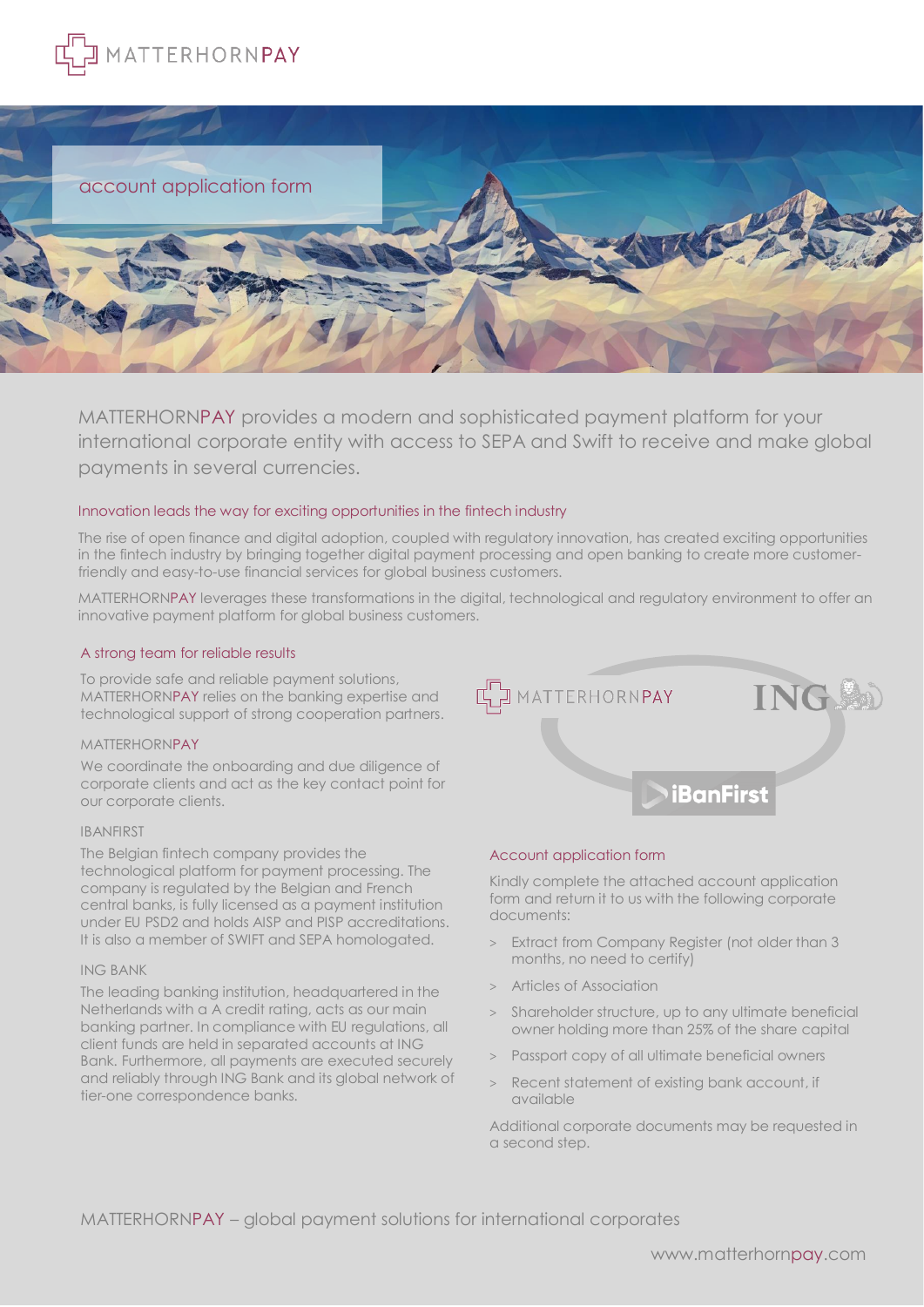In accordance with the statutory and regulatory requirements by which every payment institution is bound, various documents and/or documentary evidence will be requested during the acceptance process and throughout the businessrelationship.

# SECTION 1 **- DETAILS ABOUT THE COMPANY**

| Company Name (registered name):                                                                                                                                                                                               |       |                             |          |  |  |
|-------------------------------------------------------------------------------------------------------------------------------------------------------------------------------------------------------------------------------|-------|-----------------------------|----------|--|--|
| Legal Form:                                                                                                                                                                                                                   |       | <b>Registration Number:</b> |          |  |  |
| <b>Business Location</b>                                                                                                                                                                                                      |       |                             |          |  |  |
| Address:                                                                                                                                                                                                                      |       |                             |          |  |  |
| Postcode:                                                                                                                                                                                                                     | City: |                             | Country: |  |  |
| Postal Address (if different from the business address)                                                                                                                                                                       |       |                             |          |  |  |
| Address:                                                                                                                                                                                                                      |       |                             |          |  |  |
| Postcode:                                                                                                                                                                                                                     | City: |                             | Country: |  |  |
| SECTION 2 - REPRESENTATIVES/SHAREHOLDERS OF >25% OF THE COMPANY                                                                                                                                                               |       |                             |          |  |  |
| Definition of a shareholder of >25%:<br>Natural people who are in possession or control of the company by ownership or by direct or indirect control of more than 25%<br>of company shares or voting rights (= shareholders); |       |                             |          |  |  |
| Definition of a representative:<br>Natural people who hold a term of office which allows them to exercise managerial control over the company or to represent<br>it to third parties (= de facto or de jure directors).       |       |                             |          |  |  |

| Name and surname/company:<br>Is this person politically exposed? | l lYes | No.<br>$\Box$            | Position:<br>$\Box$ Representative | $\Box$ Shareholder of > 25% |
|------------------------------------------------------------------|--------|--------------------------|------------------------------------|-----------------------------|
| Name and surname/company:<br>Is this person politically exposed? | Yes    | No.<br>$\vert \ \ \vert$ | Position:<br>] Representative      | Shareholder of > 25%        |
| Name and surname/company:<br>Is this person politically exposed? | l lYes | $\Box$ No                | Position:<br>$\Box$ Representative | $\Box$ Shareholder of > 25% |
| Name and surname/company:<br>Is this person politically exposed? | Yes    | No.<br>$\mathbf{I}$      | Position:<br>$\Box$ Representative | Shareholder of > 25%        |

MATTERHORNPAY I [www.matterhornpay.com](http://www.matterhornpay.com/) I [info@matterhornpay.com](mailto:info@matterhornpay.com) 

payment platform provided by:

iBanFirst (SA) registered in Belgium under the number 0849.872.824 A payment institution licensed to operate by the National Bank of Belgium (NBB)

350 Avenue Louise – 1050 Brussels – Belgium | 61 rue de Courcelles, 75008 Paris - France [www.ibanfirst.com](http://www.ibanfirst.com/) – [hello@ibanfirst.com](mailto:hello@ibanfirst.com) – Tél. : +32 2 808 15 42 l +33 1 76 44 00 47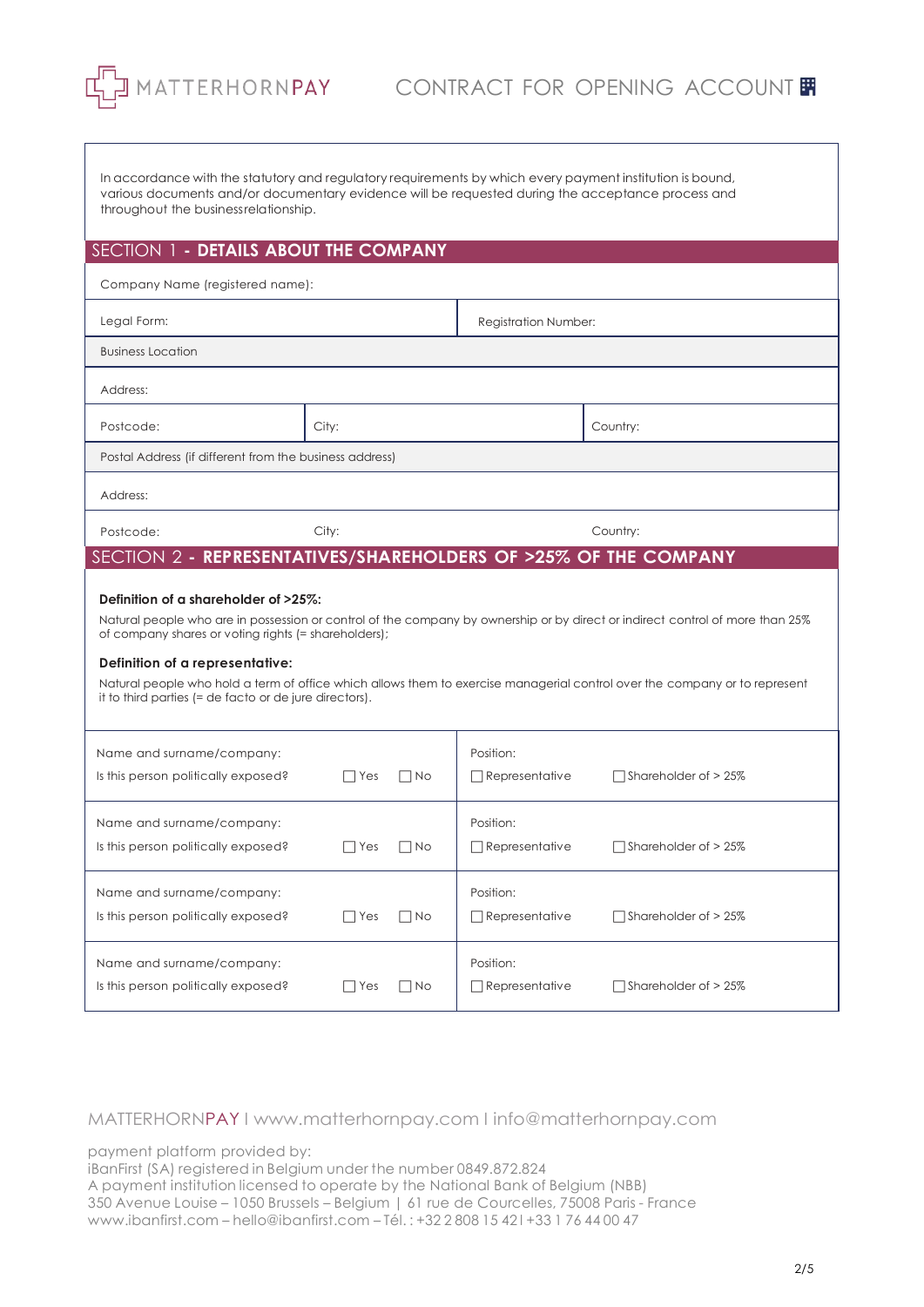# SECTION 3 **– SUPER USER ADMIN**

The user must be a company representative who holds administrative rights over the company. Furthermore, this person will possess the right to set up other users once his/her account has been activated. Documentary Evidence: A current, valid form of identification is required.

Please provide information for at least one main administrative user for your company, who will have the rights to set up the other users once your access to the platform has been activated. For FX accounts, the other users can be assigned parameters with restricted rights.

| Title, name and surname: |            |  |  |
|--------------------------|------------|--|--|
| Position:                | Email:     |  |  |
| Rights on the platform:  | Telephone: |  |  |
| Title, name and surname: |            |  |  |
| Position:                | Email:     |  |  |
| Rights on the platform:  | Telephone: |  |  |
| Title, name and surname: |            |  |  |
| Position:                | Email:     |  |  |
| Rights on the platform:  | Telephone: |  |  |

# SECTION 4 **– SERVICES**

| Access to the MATTERHORNPAY platform - unrestricted users |  |
|-----------------------------------------------------------|--|
| Opening of a EUR account                                  |  |
| Opening of a multicurrency FX account                     |  |
| Receipt/issue of a SEPA transfer                          |  |

# SECTION 5 **– SIGNATURE**

#### **By signing this agreement, the signatory acknowledges the following:**

Reading, understanding, and accepting the MATTERHORNPAY/iBanFirst General Terms and Conditions. These Terms and Conditions can be viewed on the iBanFirst website: [www.ibanfirst.com:](http://www.ibanfirst.com/)

Understanding and accepting that the General Terms and Conditions and all other specific terms and conditions (subject to change) apply to all dealings with iBanFirst;

Confirmation of receipt of satisfactory responses to any questions that may have been posed in relation to iBanFirst services;

Understanding and accepting that iBanFirst provides account services for transferal and conservation of funds with the unique purpose of carrying out payment transactions on behalf of its clients;

Understanding and accepting that the holding of funds that do not move from the accounts are grounds, which may cause MATTERHORNPAY/iBanFirst to terminate the customer relationship

# MATTERHORNPAY I [www.matterhornpay.com](http://www.matterhornpay.com/) I [info@matterhornpay.com](mailto:info@matterhornpay.com)

payment platform provided by:

iBanFirst (SA) registered in Belgium under the number 0849.872.824 A payment institution licensed to operate by the National Bank of Belgium (NBB) 350 Avenue Louise – 1050 Brussels – Belgium | 61 rue de Courcelles, 75008 Paris - France [www.ibanfirst.com](http://www.ibanfirst.com/) – [hello@ibanfirst.com](mailto:hello@ibanfirst.com) – Tél. : +32 2 808 15 42 l +33 1 76 44 00 47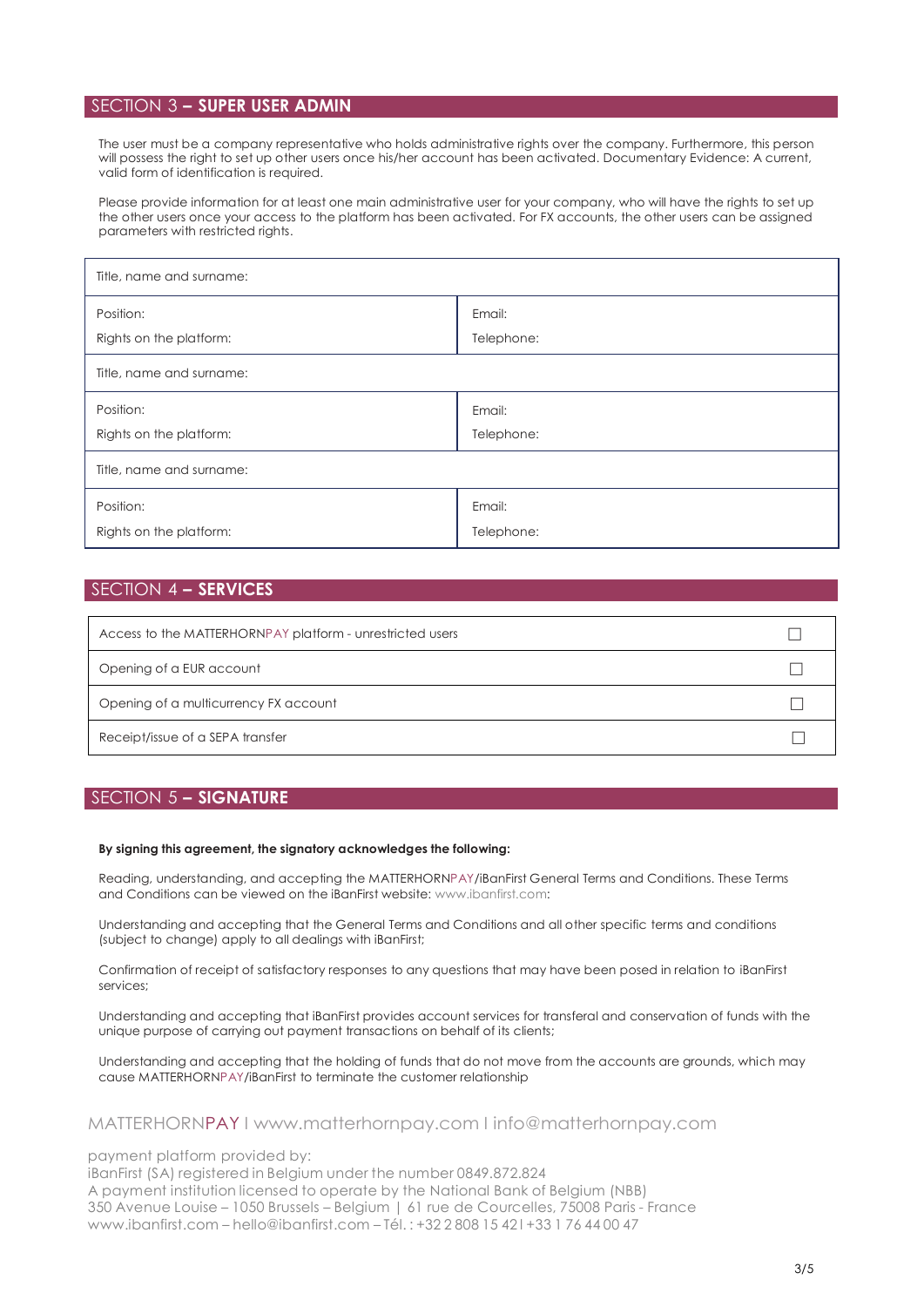### **Furthermore, by signing the present agreement, the signatory:**

Confirms that the information provided in the present form is correct;

Confirms that the supporting documents attached to the account opening agreement are true copies of the originals;

Authorizes MATTERHORNPAY/iBanFirst to send newsletters and any other documentation by email, text or other similar electronic messaging services, and acknowledges that MATTERHORNPAY/iBanFirst must be notified in writing or by any other suitable means of communication in the event that he or she no longer wishes to receive this documentation by electronic means.

#### **The signatory accepts that information of a personal nature communicated to iBanFirst:**

May be used by any entity within iBanFirst for the purposes of managing and carrying out transactions and marketing activities (particularly for the promotion of new products and services);

May also be shared with third-party institutions or providers for the purposes of conducting checks ahead of entering into the relationship and for the successful fulfilment of customer transactions.

For more information on this please see the "Personal Privacy" section of the General Terms and Conditions on the iBanFirst website: [www.ibanfirst.com](http://www.ibanfirst.com/)

#### **Finally, each signatory acknowledges having been notified:**

Of their right to request the communication of personal data held by iBanFirst, and to demand, where appropriate, the correction of it, and to oppose its use for marketing purposes, in line with the terms set out in the "Personal Privacy" section of the General Terms and Conditions.

 The Client hereby authorizes MATTERHORNPAY as an introducing broker of iBanFirst to disclose information on operations and onboarding documents.

# SECTION 6**- SIGNATURE(S)**

| Surname:          |      | Surname:          |      |
|-------------------|------|-------------------|------|
| Position:         |      | Position:         |      |
| Signature:        |      | Signature:        |      |
|                   |      |                   |      |
|                   |      |                   |      |
|                   |      |                   |      |
| Read and approved | Date | Read and approved | Date |

IMPORTANT: In view of the significant risk of identity theft cited by national supervisory authorities (NationalBank of Belgium and the Belgian Financial Intelligence Processing Unit), we would like to remind you that iBanFirst will require an initial funds transfer originating from a bank account opened in the name of the company from a well-known credit institution. This initial transaction will be analyzed in accordance with laws relating to money laundering and the fight against the funding of terrorist activities.

MATTERHORNPAY I [www.matterhornpay.com](http://www.matterhornpay.com/) I [info@matterhornpay.com](mailto:info@matterhornpay.com) 

payment platform provided by:

iBanFirst (SA) registered in Belgium under the number 0849.872.824

A payment institution licensed to operate by the National Bank of Belgium (NBB) 350 Avenue Louise – 1050 Brussels – Belgium | 61 rue de Courcelles, 75008 Paris - France [www.ibanfirst.com](http://www.ibanfirst.com/) – [hello@ibanfirst.com](mailto:hello@ibanfirst.com) – Tél. : +32 2 808 15 42 l +33 1 76 44 00 47